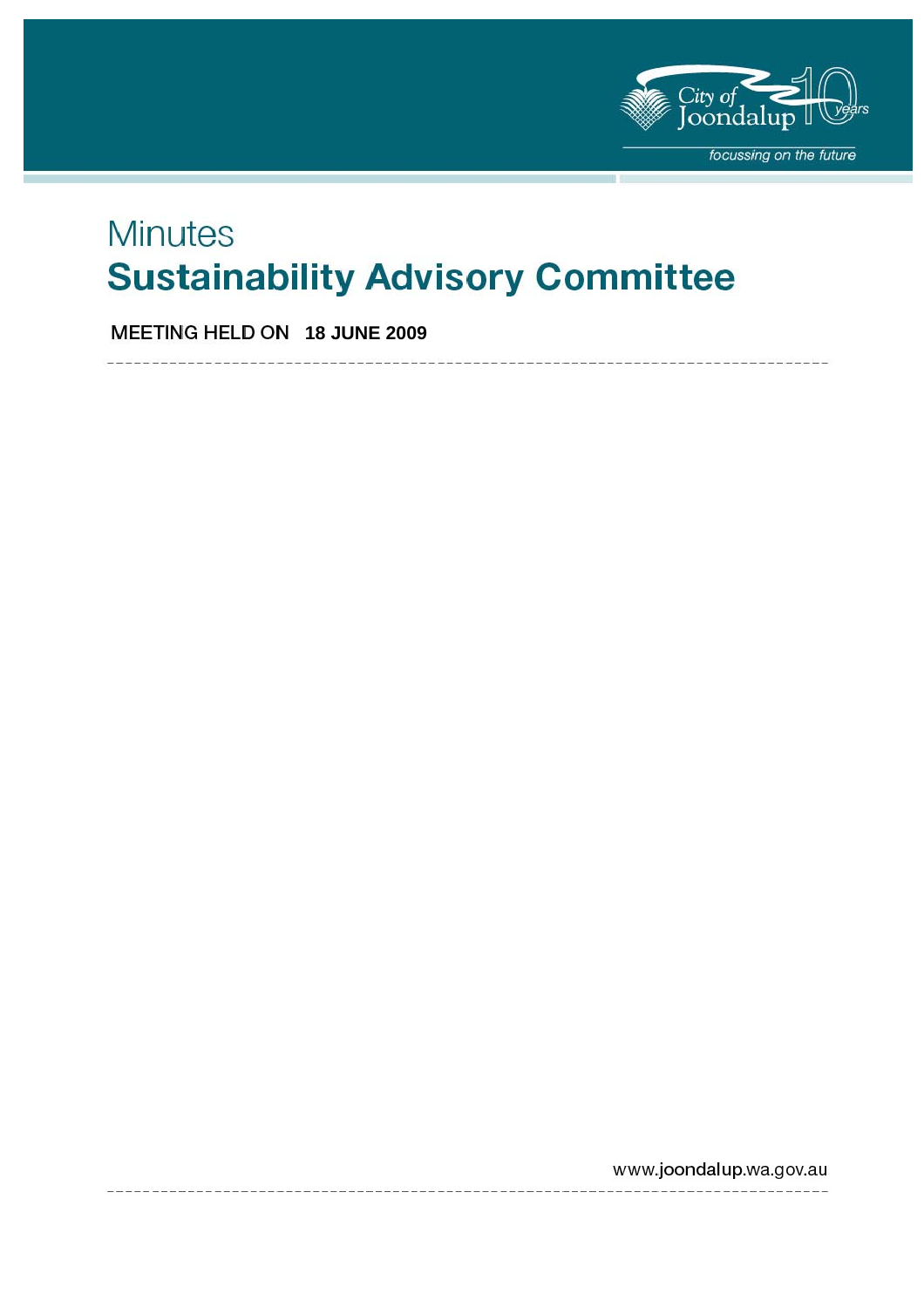# **TABLE OF CONTENTS**

| <b>Item No</b>    | <b>Title</b>                                                                   | Page No        |
|-------------------|--------------------------------------------------------------------------------|----------------|
|                   | <b>Declaration of Opening</b>                                                  | $\overline{2}$ |
|                   | Apologies/Leave of Absence                                                     | $\overline{2}$ |
|                   | <b>Confirmation of Minutes</b>                                                 | $\overline{2}$ |
|                   | Announcements by the Presiding Person without discussion                       | $\overline{2}$ |
|                   | <b>Declarations of Interest</b>                                                | 3              |
|                   | Identification of matters for which the meeting may sit behind<br>closed doors | 3              |
|                   | <b>Petitions and Deputations</b>                                               | 3              |
|                   | Reports                                                                        | 3              |
| Item 1            | Energy Audits - [59091]                                                        | 3              |
| Item <sub>2</sub> | Resignation from the Sustainability Advisory Committee - [00906]               | 8              |
| Item <sub>3</sub> | Household Hazardous Waste Program - [05029]                                    | 11             |
|                   | Motions for which previous notice has been given                               | 16             |
|                   | Requests for Reports for Future Consideration                                  | 16             |
|                   | Closure                                                                        | 16             |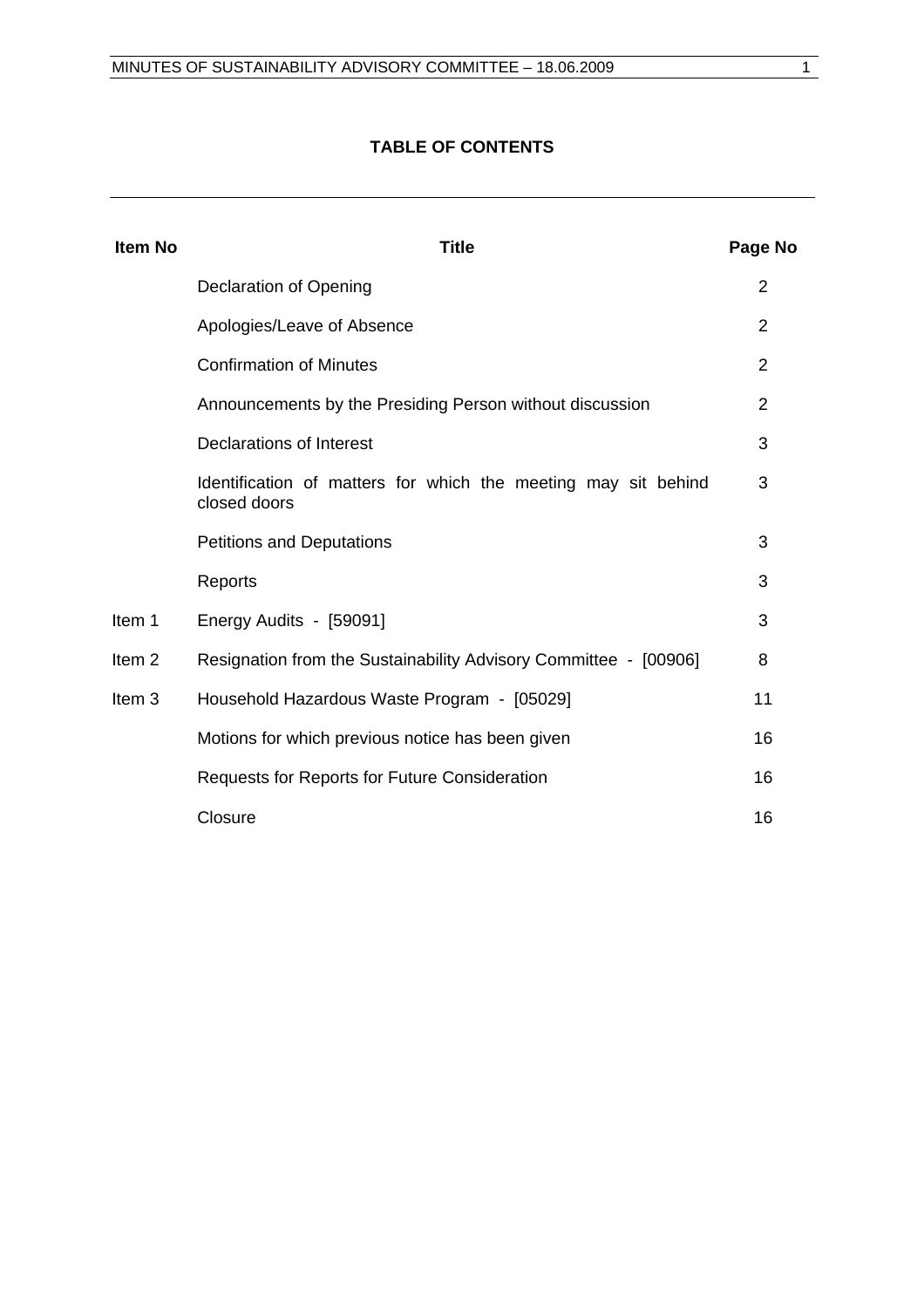# **CITY OF JOONDALUP**

### **MINUTES OF THE SUSTAINABILITY ADVISORY COMMITTEE MEETING HELD IN CONFERENCE ROOM 3, JOONDALUP CIVIC CENTRE, BOAS AVENUE, JOONDALUP ON THURSDAY, 18 JUNE 2009**

### **ATTENDANCE**

#### **Committee Members:**

| Cr Brian Corr   | <b>Presiding Person</b>         |
|-----------------|---------------------------------|
| Mr Steve Magyar | <b>Community Representative</b> |
| Mr Rainer Repke | <b>Community Representative</b> |
| Mr John Chester | <b>Community Representative</b> |
| Mr Peter Jacoby | <b>Community Representative</b> |
| Dr Ute Goeft    | <b>Community Representative</b> |

#### **Officers:**

| Mr Jamie Parry  | Director, Governance & Strategy     |
|-----------------|-------------------------------------|
| Ms Glenda Blake | Manager, Organisational Development |
| Ms Rose Garlick | <b>Administrative Secretary</b>     |

#### **DECLARATION OF OPENING**

The Presiding Person declared the meeting open at 1814 hrs.

#### **APOLOGIES/LEAVE OF ABSENCE**

**Apologies** Cr R Fishwick and Mr A Green

#### **Leave of Absence previously approved:**

| <b>Cr Michael Norman</b> | 9 – 24 June 2009 and                  |
|--------------------------|---------------------------------------|
|                          | 25 June 2009 - 12 July 2009 inclusive |

#### **CONFIRMATION OF MINUTES**

#### MINUTES OF THE SUSTAINABILITY ADVISORY COMMITTEE MEETING HELD ON 16 APRIL 2009

**MOVED Mr Magyar SECONDED Dr Goeft that the minutes of the meeting of the Sustainability Advisory Committee held on 16 April 2009 be confirmed as a true and correct record.** 

#### **The Motion was Put and CARRIED (6/0) CARRIED (6/0)**

**In favour of the Motion:** Crs Corr, Mr J Chester, Dr U Goeft, Mr P Jacoby, Mr S Magyar and Mr R Repke.

#### **ANNOUNCEMENTS BY THE PRESIDING PERSON WITHOUT DISCUSSION**

Nil.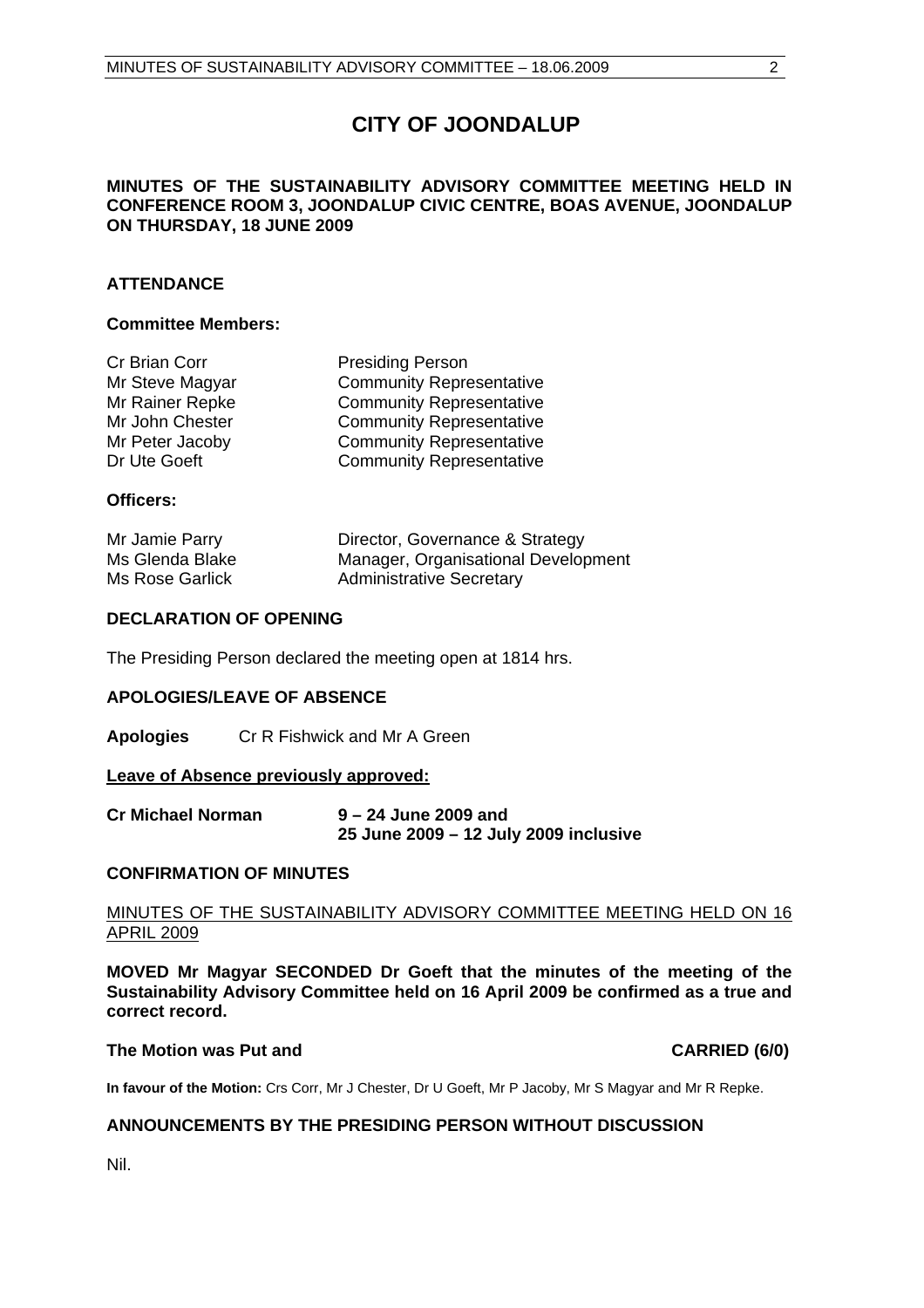#### **DECLARATIONS OF INTEREST**

Nil.

### **IDENTIFICATION OF MATTERS FOR WHICH THE MEETING MAY SIT BEHIND CLOSED DOORS**

Nil.

#### **PETITIONS AND DEPUTATIONS**

Nil.

**REPORTS** 

| <b>ITEM1</b> | <b>ENERGY AUDITS - [59091]</b> |  |
|--------------|--------------------------------|--|
|--------------|--------------------------------|--|

**WARD:** All

| <b>RESPONSIBLE</b> | Mr Jamie Parry          |
|--------------------|-------------------------|
| <b>DIRECTOR:</b>   | Governance and Strategy |

#### **PURPOSE**

To provide the Sustainability Advisory Committee (SAC) with a progress report on the energy audits undertaken by GHD on the City of Joondalup's top five energy emitting buildings.

#### **EXECUTIVE SUMMARY**

The City of Joondalup commissioned GHD to undertake energy audits on the top five energy emitting buildings namely:

- 1 Duncraig Library
- 2 Whitford Library
- 3 Woodvale Library
- 4 Civic Centre
- 5 Administration Building

The audits were conducted between February and May 2008 and included the following for each of the buildings:

- $ightharpoonup$  Energy consumption profiles;
- $\mapsto$  Energy audit observations;
- $\rightarrow$  Recommendations;
- $ightharpoonup$  Energy Saving Actions.

The audits were designed to review the completed and uncompleted actions from a previous Energy Audit Report undertaken by Lincoln Scott on the Civic Centre and Administration Building, as well as identify energy saving actions for the Duncraig, Whitford, and Woodvale Libraries.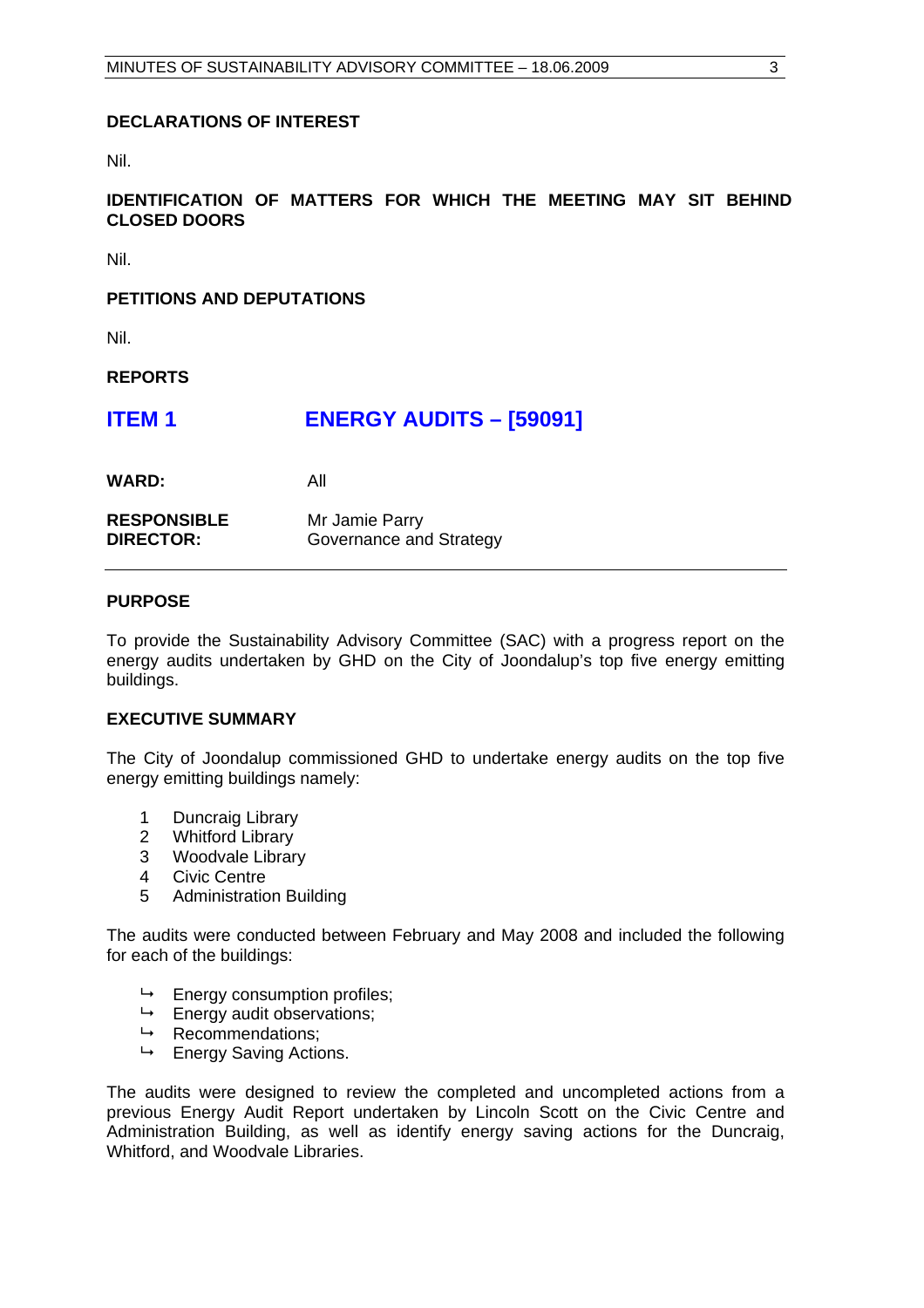#### **BACKGROUND**

The City's Greenhouse Action Plan 2007 – 2010 includes the following action:

**Buildings** 

 $\rightarrow$  Undertake energy audits on the top five emitting City buildings and develop a priority schedule for undertaking ongoing audits of all other buildings.

Audits of the top five energy emitting buildings were completed by GHD between February and May 2008.

#### **DETAILS**

#### **Issues and options considered:**

The energy audits were undertaken on the following City buildings:

- 1 Duncraig Library
- 2 Whitford Library
- 3 Woodvale Library
- 4 Civic Centre
- 5 Administration Building

The objective of the energy audits was to review the progress of previously recommended actions and to identify outstanding actions.

The Energy Audit Review Reports addressed the following specific objectives:

- $\rightarrow$  An analysis of the buildings current operations and services;
- $\rightarrow$  Outline of pre and post energy audit consumption data;
- $\rightarrow$  Identification of completed actions to reduce energy consumption, energy expenditure, and greenhouse gas emissions;
- $\rightarrow$  An appraisal of the opportunities available that have not been implemented to reduce energy consumption, energy expenditure and greenhouse gas emissions; and
- $\rightarrow$  Additional recommendations to reduce energy consumption, energy expenditure and greenhouse gas emissions.

The Energy Audit Review Reports were completed between February and May 2008 and identified that a number of energy saving actions had been completed in the Administration and Civic Buildings including:

#### **Administration Building**

- $\rightarrow$  Installation of motion activated lighting control;
- $\rightarrow$  Installation of after hours lighting circuit;
- $\rightarrow$  Reduction of electricity consumption of cooling tower fans;
- $\mapsto$  Improvements to the Building Management System;
- $\rightarrow$  Retrofit of existing light fittings; and
- $\rightarrow$  Replacement of two chillers with modern efficient chillers.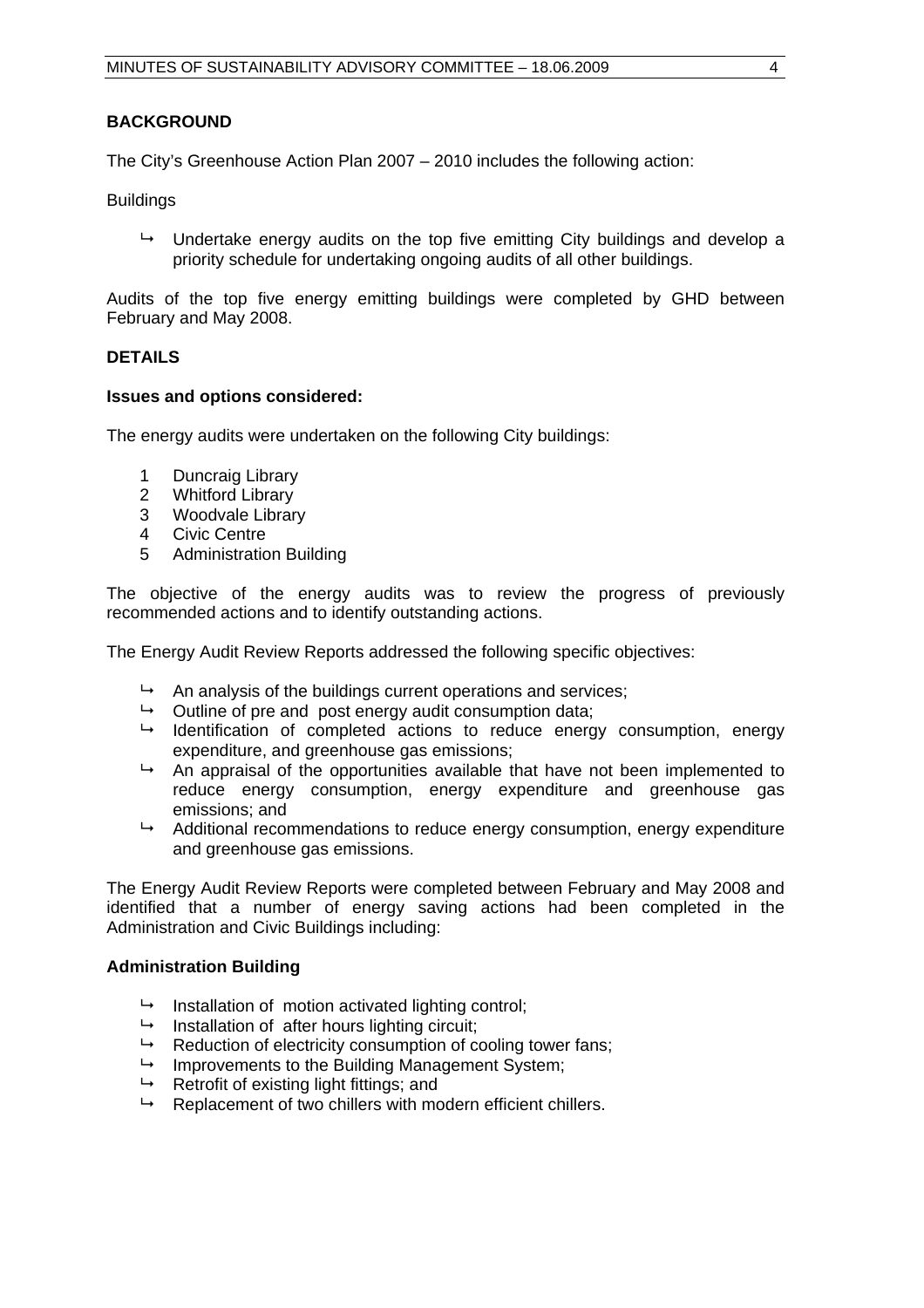In addition to the recommendations in the Energy Audit the City has also implemented efficiency innovations in the computer network by reducing the number of servers used and, therefore reducing power consumption and the City's greenhouse gas emissions by 88 tonnes per annum.

### **Civic Centre**

 $\rightarrow$  Multi-zone air conditioning unit in Dining Room and Conference Rooms – to minimise the amount of re-heat required when in de-humidification mode.

The audits conducted of the Duncraig, Whitford and Woodvale Libraries included a number of recommendations relating to:

- $\rightarrow$  The installation of motion sensors:
- $\rightarrow$  Removal of fluorescent and compact fluorescent lamps; and
- $\rightarrow$  Replacement of monitors with LCD.

The City is currently in the process of implementing the recommendations from the Audit Report on the Duncraig Library and the recommendations for the Whitford and Woodvale Libraries will be considered in future budgets.

In addition to the Energy Audits conducted of the five City buildings, the City also engaged consultants to conduct an environmental audit of Craigie Leisure Centre in July 2008 focussing on water energy consumption. The objectives of the audit were to:

- 1 Conduct an analysis of the building's current operations and services;
- 2 Outline historical energy and water consumption with the aim of providing future consumption targets; and
- 3 Conduct an independent appraisal of the opportunities available to reduce energy consumption expenditure and greenhouse gas emissions.

The recommendations contained in the Energy Audit are being progressed at the Centre.

#### **Link to Strategic Plan:**

Objective 2.1 – To ensure that the City's natural environmental assets are preserved, rehabilitated and maintained.

Strategy 2.1.5 – The City reduces its greenhouse gas emissions and assists the public to reduce community emissions.

#### **Legislation – Statutory Provisions:**

Not Applicable.

#### **Risk Management considerations:**

Not Applicable.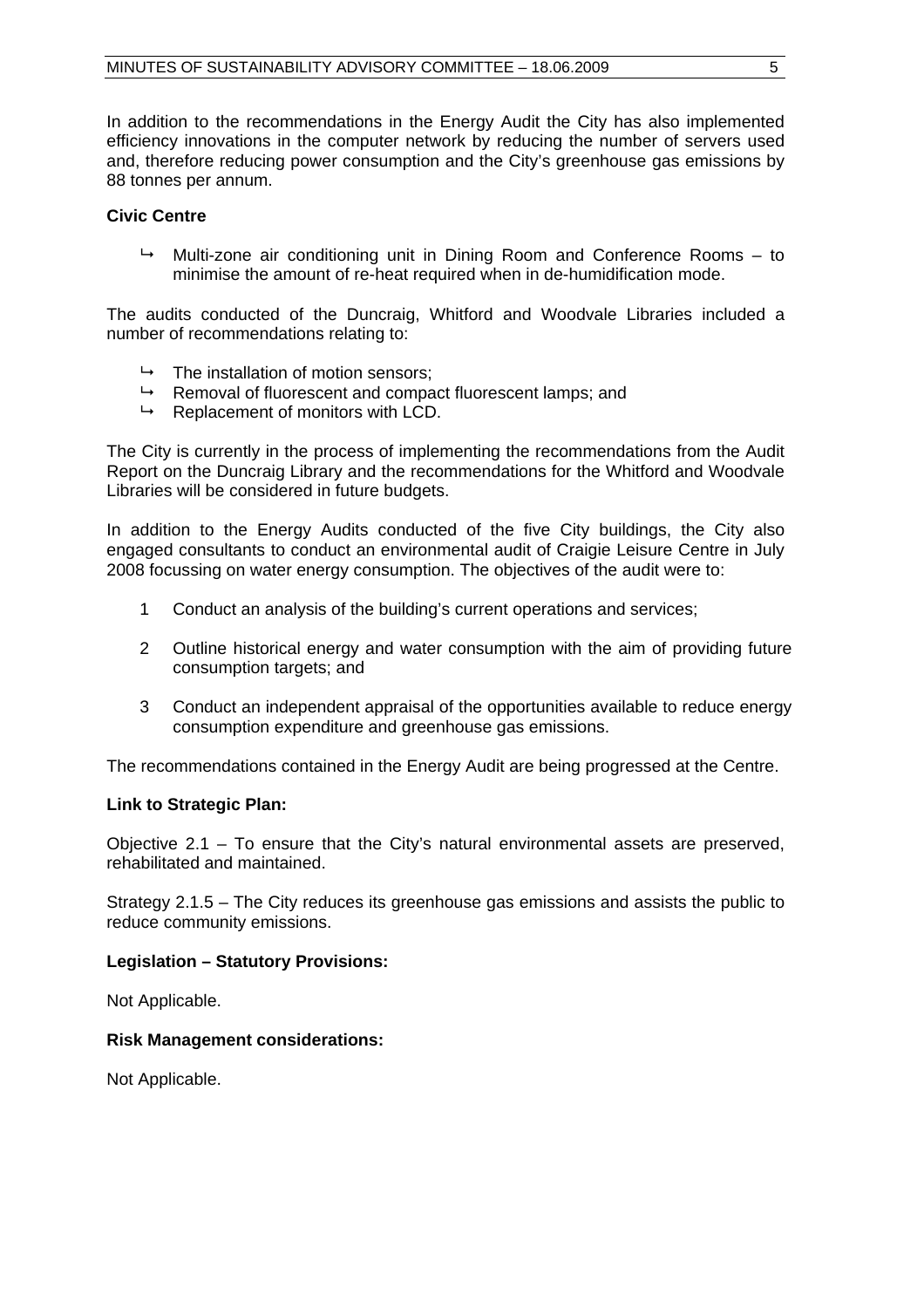#### **Financial/Budget Implications:**

Not Applicable.

#### **Policy Implications:**

Sustainability Policy 5-4.

#### **Regional Significance:**

Not Applicable.

#### **Sustainability Implications:**

The Energy Audits provide a range of recommendations to improve the energy efficiency of City buildings.

#### **Consultation:**

Not Applicable.

#### **COMMENT**

The City has progressed a number of energy saving actions in the Administration Building, Civic Building, Duncraig Library, and Craigie Leisure Centre which have contributed to reductions in greenhouse gas emissions.

The Energy Audits will provide direction for future energy saving actions.

### **ATTACHMENTS**

Nil.

### **VOTING REQUIREMENTS**

Simple Majority

**MOVED Mr J Chester, SECONDED Mr R Repke that the Sustainability Advisory Committee NOTES the progress report dated 18 June 2009 on the Energy Audits undertaken of the City's top five energy emitting buildings.** 

Discussion ensued

**AMENDMENT MOVED Mr R Repke, SECONDED Mr S Magyar that the following Points be ADDED to the motion:** 

- **2 THANKS the administration for completing the Energy Audits;**
- **3 REQUESTS Council to seek a report from the CEO on plans to install photo voltaic systems on one or more of the City's major buildings and when these plans will be realised;**
- **4 REQUESTS Council to seek a report from the CEO on the operation of the geothermal facility at Craigie Leisure Centre and whether similar facilities are planned and if so at which location;**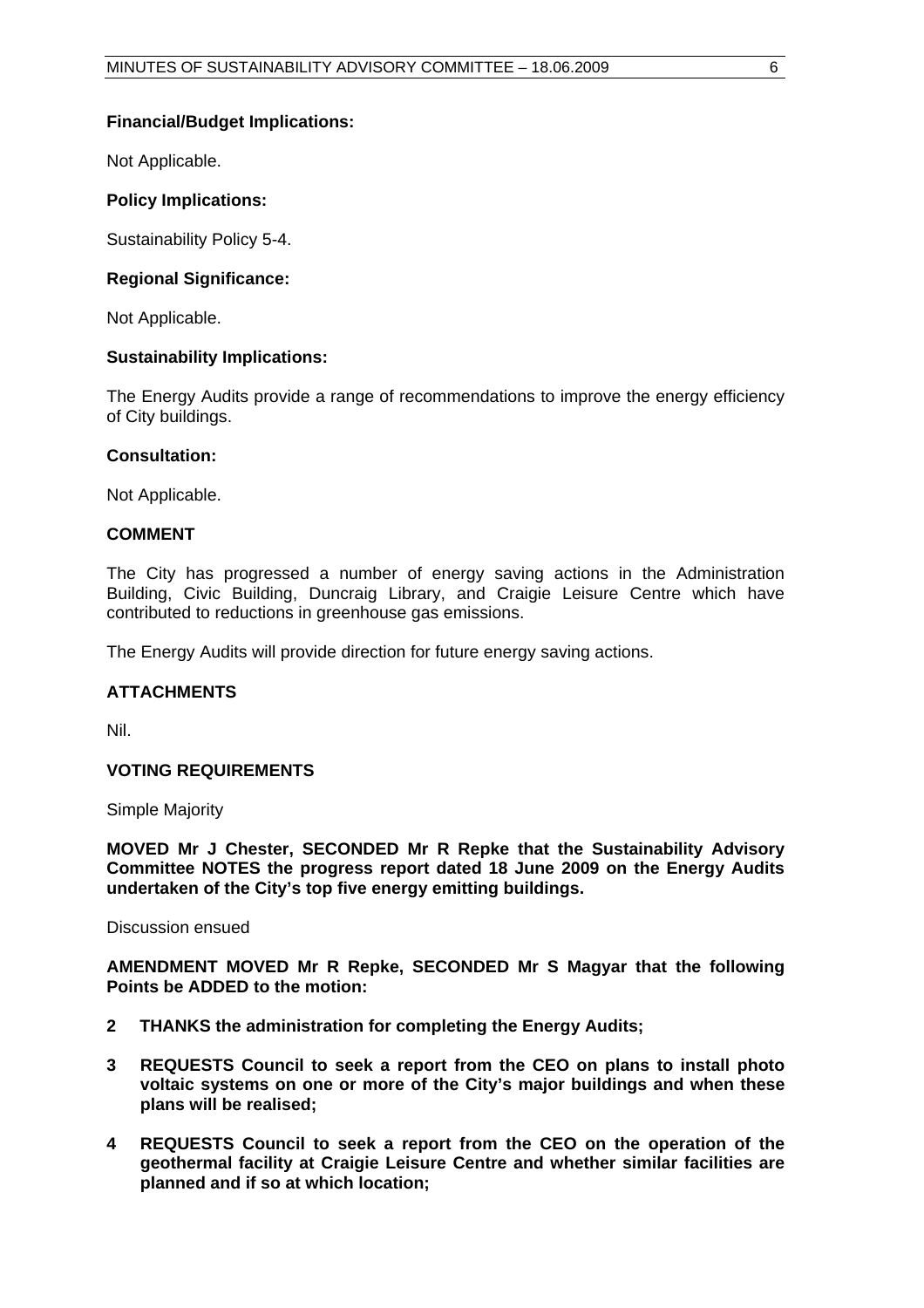#### **5 REQUESTS Council to report on whether actions taken will be part of the Green Star Rating considered by the Policy Committee.**

#### Discussion ensued

The Presiding Person suggested that each point of the Amendment be voted on separately:

#### **AMENDMENT MOVED Mr R Repke, SECONDED Mr S Magyar that the Sustainability Advisory Committee:**

#### **2 THANKS the Administration for completing the Energy Audits;**

#### The Amendment was Put and **CARRIED (6/0) CARRIED** (6/0)

**In favour of the Amendment:** Crs Corr, Mr J Chester, Dr U Goeft, Mr P Jacoby, Mr S Magyar and Mr R Repke

**AMENDMENT MOVED Mr R Repke, SECONDED Mr S Magyar** that the Sustainability Advisory Committee:

3 REQUESTS Council to seek a report from the CEO on plans to install photo voltaic systems on one or more of the City's major buildings and when these plans will be realised;

#### The Amendment was Put and TIED (3/3)

**In favour of the Amendment:** Crs Corr, Mr S Magyar and Mr R Repke **Against the Amendment:** Mr J Chester, Dr U Goeft and Mr P Jacoby,

**There being an equal number of votes, the Presiding Person exercised his casting vote and declared the Amendment LOST**

**AMENDMENT MOVED Mr R Repke, SECONDED Mr S Magyar that the Sustainability Advisory Committee:** 

**4 REQUESTS Council to seek a report from the CEO on the operation of the geo thermal facility at Craigie Leisure Centre and whether similar facilities are planned and if so at which location** 

#### **The Amendment was Put and CARRIED (5/1) CARRIED (5/1)**

**In favour of the Amendment:** Crs Corr, Dr U Goeft, Mr P Jacoby, Mr S Magyar and Mr R Repke **Against the Amendment:** Mr J Chester.

**AMENDMENT MOVED Mr R Repke, SECONDED Mr S Magyar that the Sustainability Advisory Committee:** 

**5 REQUESTS Council to report whether actions taken will be part of the Green Star Rating considered by the Policy Committee** 

#### The Amendment was Put and **CARRIED (5/1) CARRIED** (5/1)

**In favour of the Amendment:** Crs Corr, Dr U Goeft, Mr P Jacoby, Mr S Magyar and Mr R Repke **Against the Amendment:** Mr J Chester.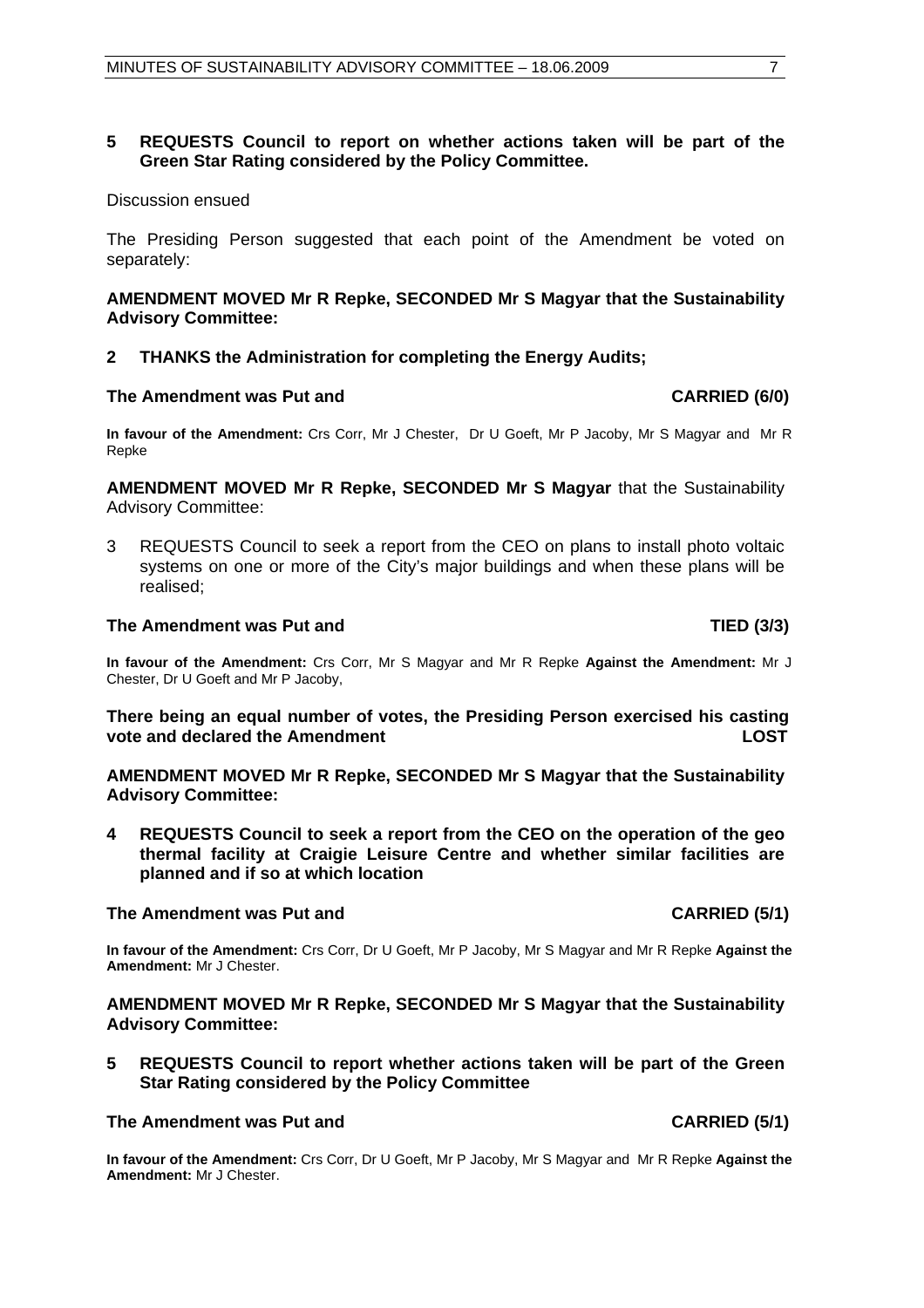**The Original Motion as amended, being:** 

**That the Sustainability Advisory Committee:** 

- **1 NOTES the progress report dated 18 June 2009 on the Energy Audits undertaken of the City's top five energy emitting buildings;**
- **2 THANKS the administration for completing the Energy Audits;**
- **3 REQUESTS Council to seek a report from the CEO on the operation of the geo thermal facility at Craigie Leisure Centre and whether similar facilities are planned and if so at which location;**
- **4 REQUESTS Council to report on whether actions taken will be part of the Green Star Rating considered by the Policy Committee.**

Was Put and **CARRIED** (6/6)

**In favour of the Motion:** Crs Corr, Mr J Chester, Dr U Goeft, Mr P Jacoby, Mr S Magyar and Mr R Repke

# **ITEM 2 RESIGNATION FROM THE SUSTAINABILITY ADVISORY COMMITTEE – [00906]**

**WARD:** All

| <b>RESPONSIBLE</b> | Mr Jamie Parry          |
|--------------------|-------------------------|
| <b>DIRECTOR:</b>   | Governance and Strategy |

### **PURPOSE/EXECUTIVE SUMMARY**

To advise of a resignation of a member of the Sustainability Advisory Committee (SAC).

### **BACKGROUND**

Council at its meeting on 20 November 2007 established the SAC with the following Terms of Reference.

- 1. To recommend to the City of Joondalup Council on policy, advice and appropriate courses of action which promote sustainability, which is (1) environmentally responsible, (2) socially sound and (3) economically viable.
- 2. To provide advice to Council on items referred to the committee.

#### Membership:

The Committee will consist of the following members, to be determined by the Council:

- Four (4) Elected Members
- Eight (8) Community Representatives
- Quorum: 6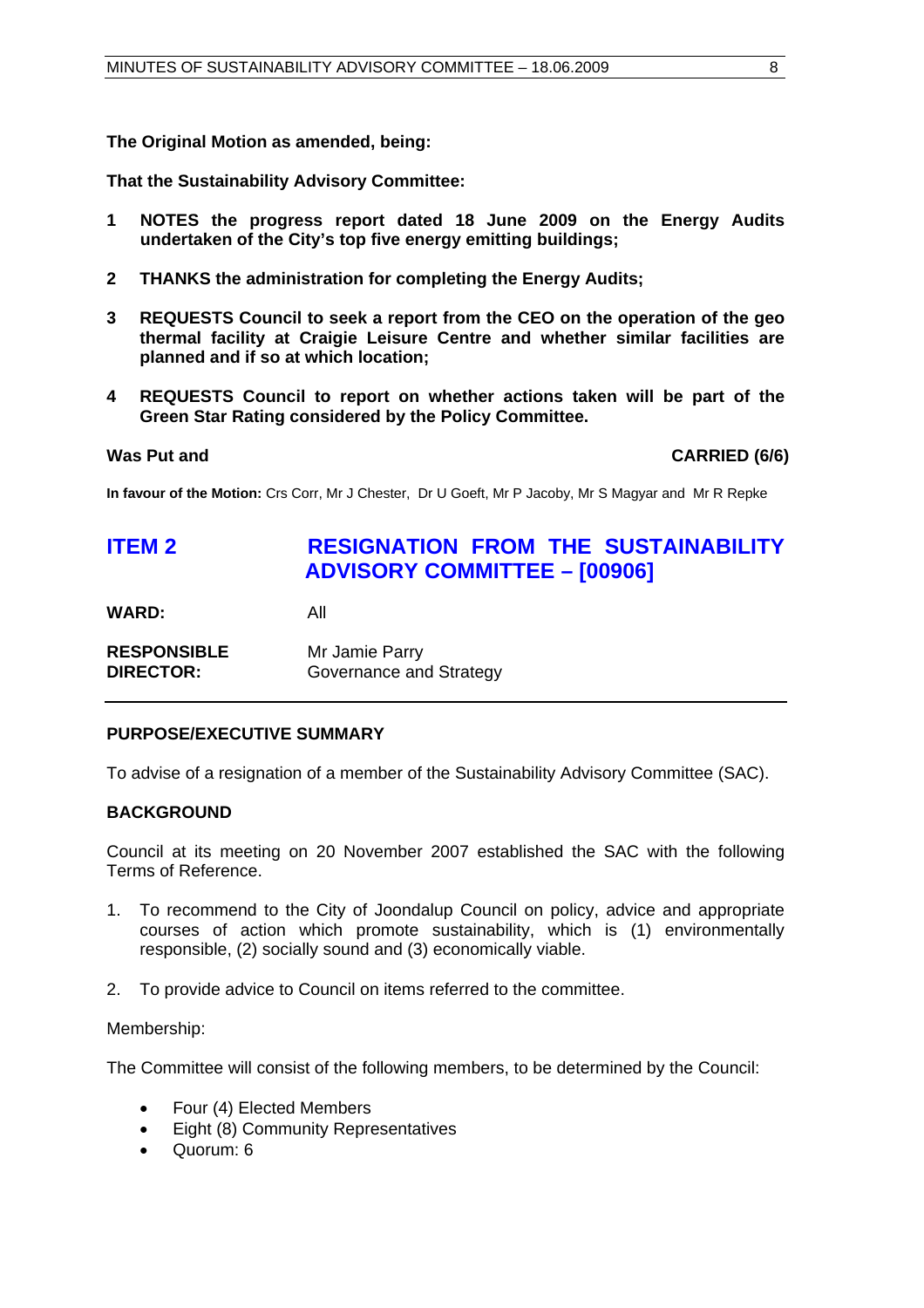#### **DETAILS**

A resignation from the Committee has been received from Mr Brett Dorney.

With the resignation of Mr Dorney, the Committee membership will now contain one vacant community representative. An Elected Member vacant position also exists due to the resignation of Cr Albert Jacob. The current member of SAC is as follows:

- 1 Cr Brian Corr, Presiding Person
- 2 Cr Mike Norman, Deputy Presiding Person
- 3 Cr Russ Fishwick
- 4 Vacant

Community representatives:

- 5 Mr Steve Magyar
- 6 Mr Rainer Repke
- 7 Mr Alan Green
- 8 Mr John Chester
- 9 Mr Peter Jacoby
- 10 Ms Ute Goeft
- 11 Mr John Rule
- 12 Vacant

#### **Issues and options considered:**

The SAC has the following options for addressing the resignation and the vacant position. These are:

- 1. Recommend that Council advertise the vacancy to the broad community for 30 days.
- 2. Recommend to Council individuals who can be approached to become members.
- 3. Recommend to Council that the position not be replaced and that the membership of the Committee be considered following the local government elections in October.

#### **Link to Strategic Plan:**

This item has a general connection to the Strategic Plan.

#### **Legislation – Statutory Provisions:**

The Local Government Act 1995 includes provisions in relation to the membership of committees and quorums.

Tenure of committee membership

5.11 (1) Where a person is appointed as a member of a committee under section 5.10(4) or (5), the person's membership of the committee continues until: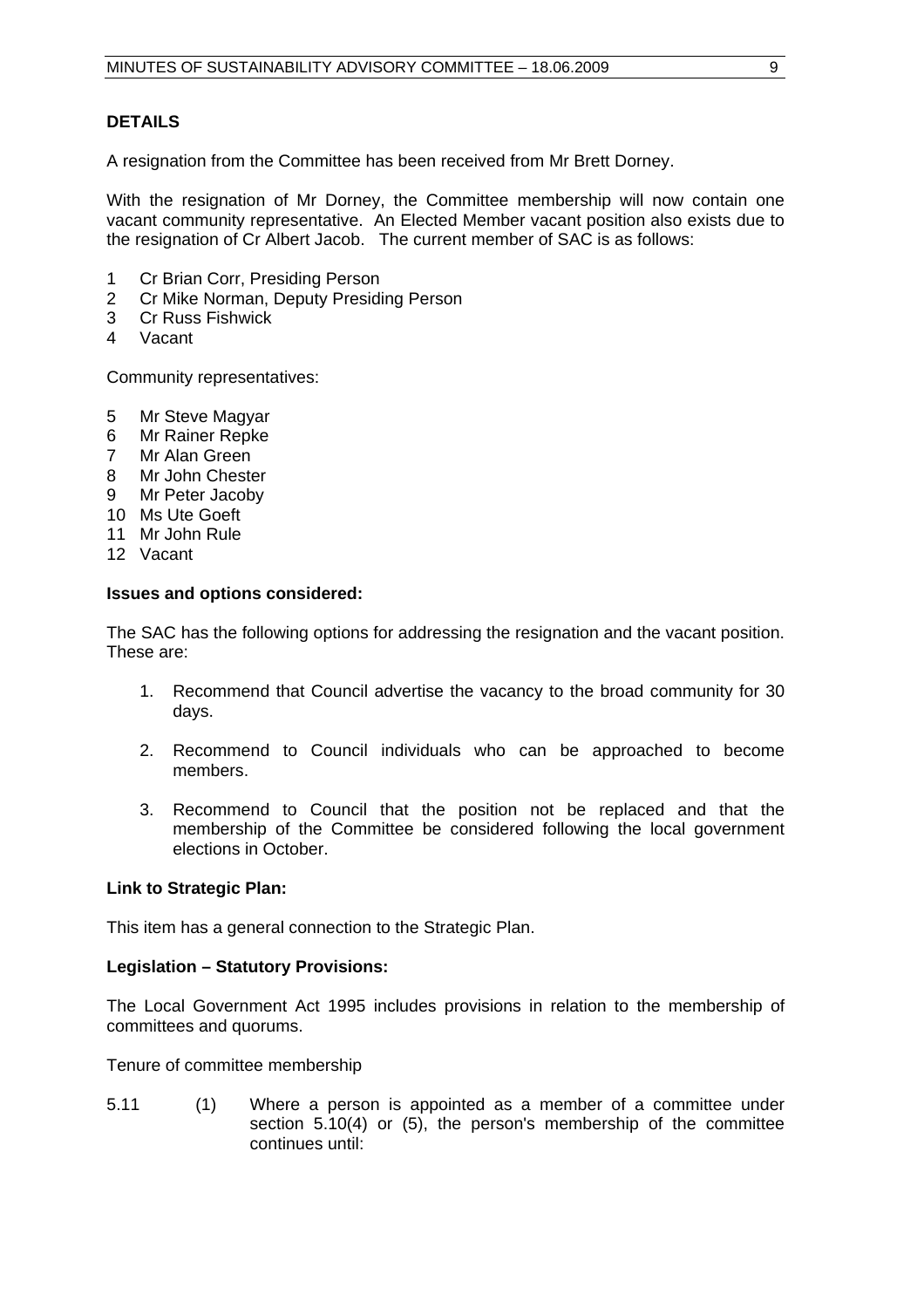- (a) the person no longer holds the office by virtue of which the person became a member, or is no longer the CEO, or the CEO's representative, as the case may be;
- (b) the person resigns from membership of the committee;
- (c) the committee is disbanded; or
- (d) the next ordinary elections day,

whichever happens first.

- (2) Where a person is appointed as a member of a committee other than under section 5.10(4) or (5), the person's membership of the committee continues until:
	- (a) the term of the person's appointment as a committee member expires;
	- (b) the local government removes the person from the office of committee member or the office of committee member otherwise becomes vacant;
	- (c) the committee is disbanded; or
	- (d) the next ordinary elections day,

whichever happens first.

#### **Risk Management considerations:**

The quorum for the Committee is six members. The two current vacancies may present difficulties in the quorum being achieved at meetings.

#### **Financial/Budget Implications:**

Not Applicable.

#### **Policy Implications:**

Sustainability Policy 5-4.

#### **Regional Significance:**

Not Applicable.

#### **Sustainability Implications:**

The Sustainability Advisory Committee provides advice to the Council on sustainability matters.

#### **Consultation:**

Not Applicable.

#### **COMMENT**

All committee memberships cease on the ordinary elections day in October 2009. As there is only one SAC meeting scheduled prior to that date, on 20 August 2009, it is recommended that the resignation be noted and that this position remain vacant at this time.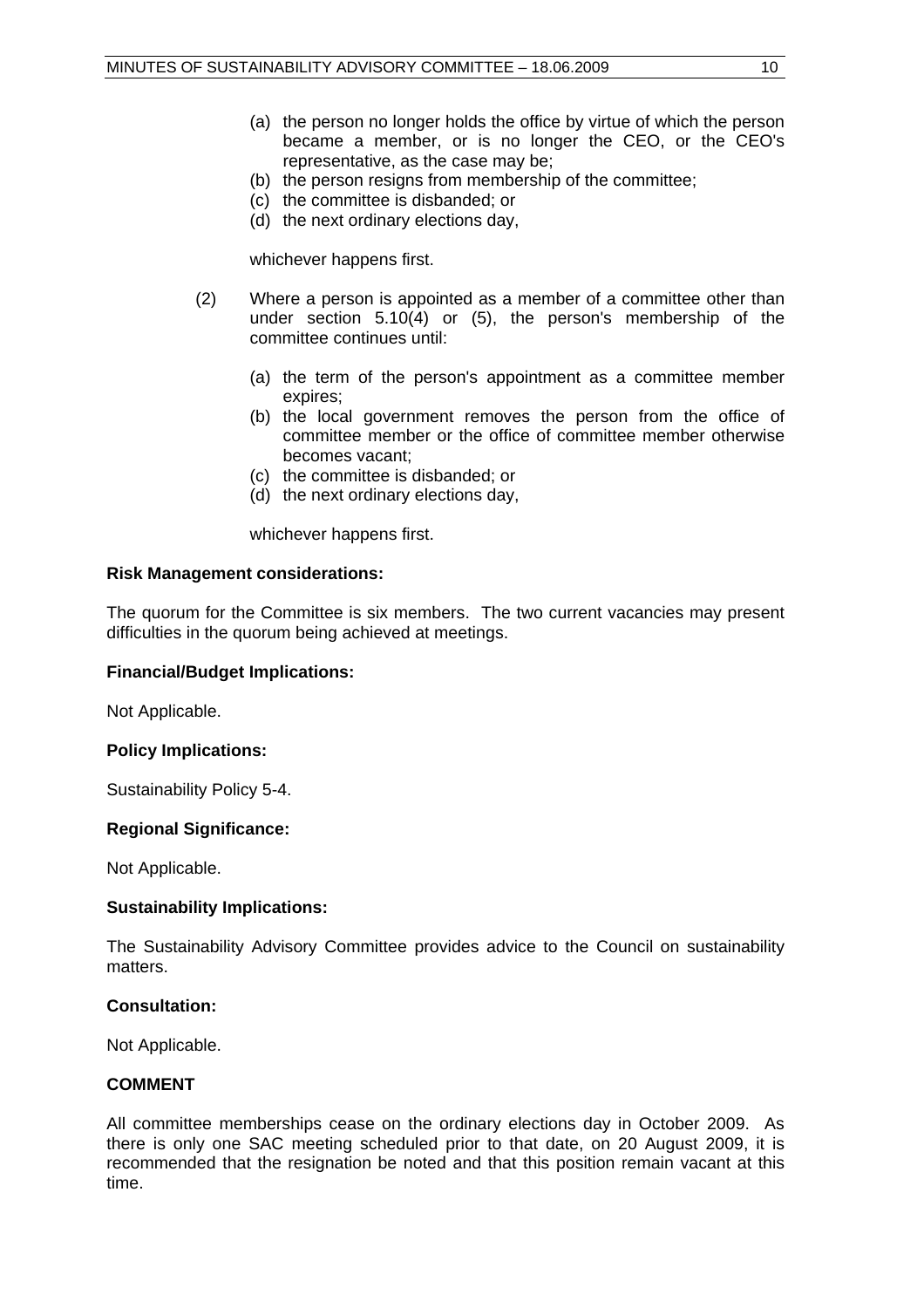### **ATTACHMENTS**

Nil.

#### **VOTING REQUIREMENTS**

Simple Majority

**MOVED Mr J Chester, SECONDED Mr R Repke that the Sustainability Advisory Committee:** 

- **1 NOTES the resignation of Mr Brett Dorney and thanks him for his contribution to the Committee;**
- **2 RECOMMENDS that Council DOES NOT appoint a replacement community representative at this time.**

Discussion ensued.

#### **AMENDMENT MOVED Mr S Magar that the following point be ADDED to the Motion:**

3 REQUESTS Council to reduce the number of positions on the Sustainability Advisory Committee from 12 to 10 to match the actual number of occupied positions on the Committee to increase the likelihood of the Committee achieving a quorum at its remaining meetings.

#### **There being NO SECONDER, the Amendment CONDER 10 CONDER 10 CAPSED**

**The Original Motion Moved by Mr J Chester and Seconded by Mr R Repke was Put and CARRIED (5/1)**

**In favour of the Motion:** Crs Corr, Mr J Chester, Dr U Goeft, Mr P Jacoby and Mr R Repke **Against the Motion:** Mr S Magyar.

## **ITEM 3 HOUSEHOLD HAZARDOUS WASTE PROGRAM – [05029]**

**WARD:** All

| <b>RESPONSIBLE</b> | Mr Jamie Parry          |
|--------------------|-------------------------|
| <b>DIRECTOR:</b>   | Governance and Strategy |

#### **PURPOSE**

To provide the Sustainability Advisory Committee (SAC) with a progress report on the Household Hazardous Waste (HHW) Program.

#### **EXECUTIVE SUMMARY**

The HHW Program has been designed to achieve the safe storage and disposal of household products that are flammable, toxic, explosive or corrosive. This report provides a summary of the educational initiatives undertaken by the City of Joondalup, and the arrangements for the drop off of HHW.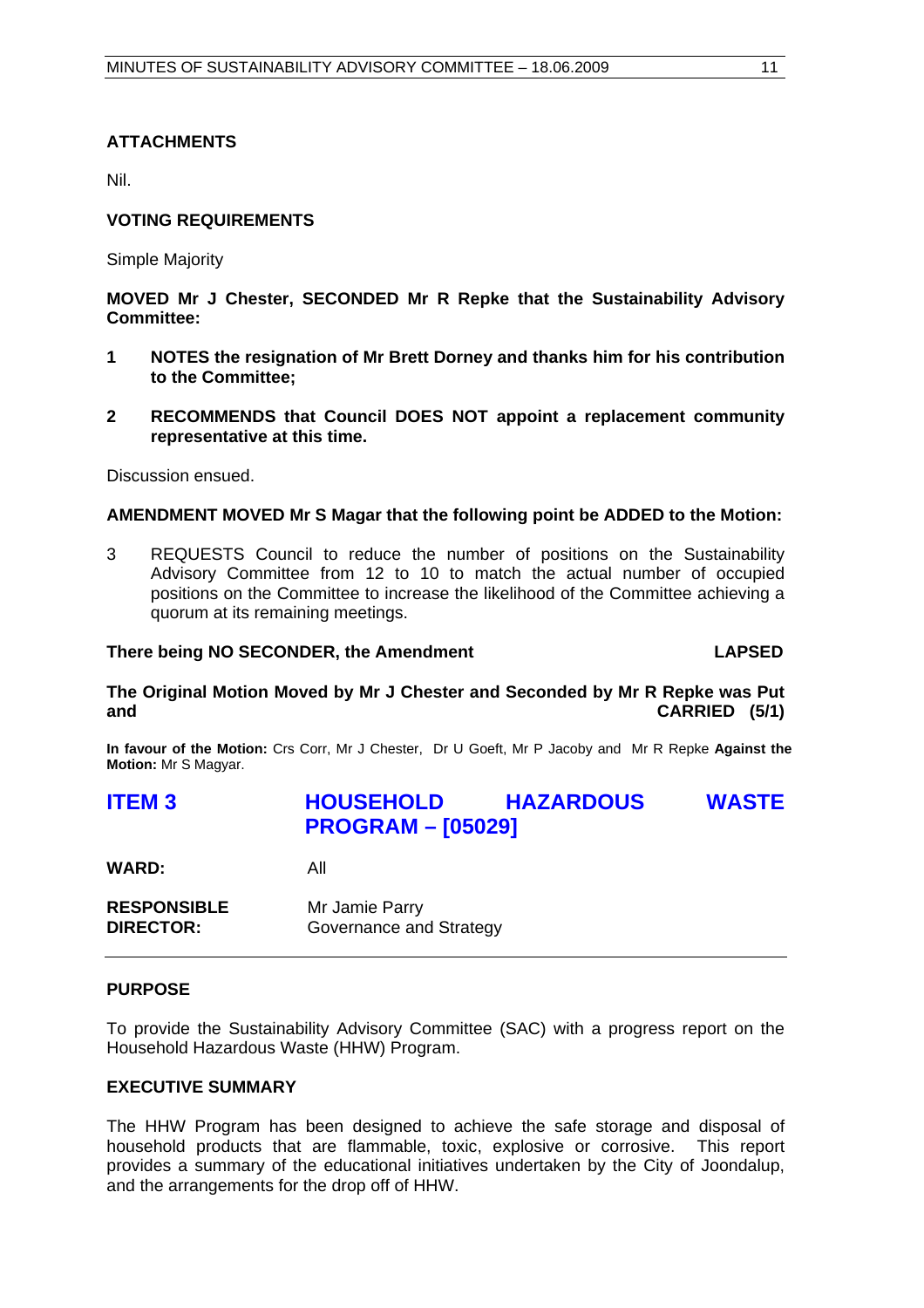### **BACKGROUND**

The HHW Program is funded through the Landfill Levy and provides local governments with funding for the next three years to assist with the collection, storage and disposal of HHW.

The objective of the Program is to achieve the safe and certain storage and disposal of HHW and to obtain reliable data on the quantities and types of HHW collected in Western Australia.

### **DETAILS**

#### **Issues and options considered:**

#### HHW Collection Days

HHW Collection Days are scheduled across the Perth Metropolitan area every second weekend. The City of Joondalup held its first Collection Day on 23 May 2009 at the Works Operation Centre in Craigie. The Collection Day was staffed by City employees, volunteers from Earthcare, and the removal contractor, Toxfree and attracted over 200 residents.

The Collection Day was advertised via an information brochure which was delivered to every household in addition to advertisements in the local newspapers, information on the City's website, library displays, and posters.

The Collection Day resulted in over 18,000kgs of HHW being collected with the main items being; paint, gas bottles, pesticides, chemicals, and other flammable liquids.

The Collection Day was also used to distribute information to residents including:

- $\rightarrow$  Safe transportation of material to the collection point;
- $\rightarrow$  Safer environmental alternatives to the materials being disposed; and
- $\rightarrow$  Contact details and locations for other collection days and locations.

#### Earthcarers Program

The City of Joondalup has been actively involved in the Earthcare Program which was launched by the Mindarie Regional Council (MRC) in 2008. The Program involves volunteers who learn how to live sustainably and then convey the message throughout the community.

The volunteers arrange visits to the Materials Recovery Facility (MRF), and deliver workshops on recycling, and the City utilises the Earthcare volunteers at the HHW Collection Days and at the Joondalup Festival.

#### Schools Recycling Program

Waste education is a key component of the HHW Program and the City works with local schools to deliver and promote the recycling message. The education program covers recycling, contamination and waste reduction.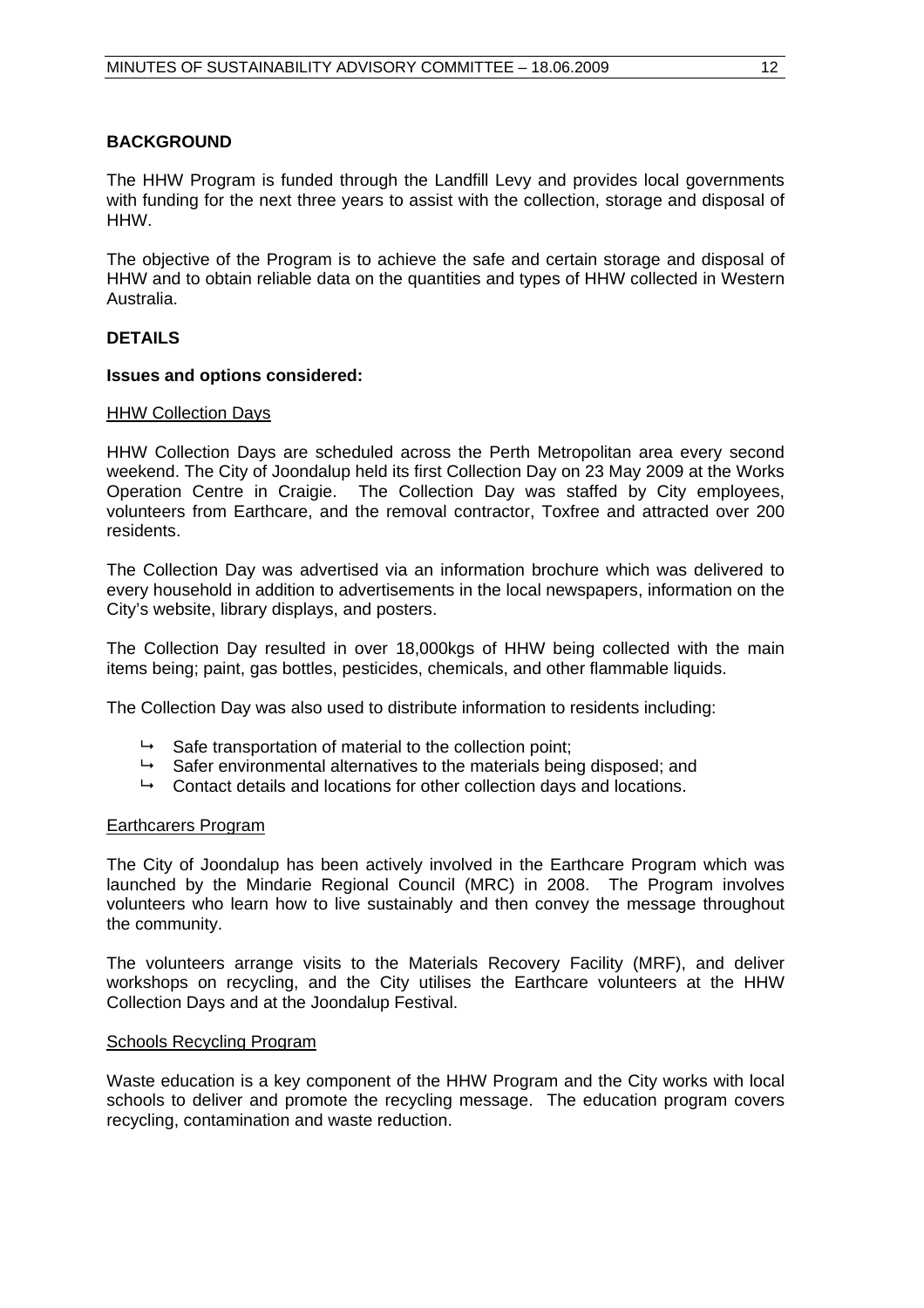#### Dry Cell Battery Recycling Program

The City will be implementing a Dry Cell Battery Recycling Program in September 2009. The bulk of funding for this Program comes from the HHW Program. The aim is to remove batteries from the domestic waste stream and the City will be installing ten collection points at various locations throughout the City. The batteries will be collected and stored prior to removal by the MRC. The collected batteries will be recycled.

#### Mobile Muster

The City is involved with the Mobile Muster which is organised by the Australian Mobile Telecommunications Association. The Muster is held for one month each year and a number of collection points are advertised and provided within the City for phones and batteries.

#### Ewaste Collection Days

The City is currently promoting the upcoming Ewaste Collection Days. The Collection Days are being coordinated by the MRC and collection is scheduled to take place on 6 and 7 June 2009. Apple Computers are partnering with the MRC and the collection is designed to remove and recycle printers, monitors, keyboards etc.

#### Adopt a Spot Program (Volunteer Litter Collection)

This Program is funded by the Keep Australia Beautiful Council (KABC) and the City commenced participation in this Program in May 2009. The City works with the KABC and local volunteers to organise the collection of waste after cleanup days. Local volunteers adopt a spot to collect litter and the Program is currently partnering with two local hardware stores who have adopted the Iluka foreshore path and park, and Whitford Nodes.

#### LPG Cylinder Project

The LPG Cylinder Project (12 month pilot) was initiated by the City of Joondalup and is run in conjunction with the Cities of Wanneroo and Swan to address the issue of unwanted LPG gas cylinders. The program addresses reduction, education, reuse, and recycling.

#### **Link to Strategic Plan:**

Objective 2.1 – To ensure that the City's natural environmental assets are preserved, rehabilitated and maintained.

Strategy 2.1.6 – The City implements strategies and projects that reduce the amount of waste which requires disposal.

#### **Legislation – Statutory Provisions:**

Not Applicable.

#### **Risk Management considerations:**

The disposal of HHW must be controlled to minimise risk. The objective of the Program is to achieve the safe and certain storage and disposal of HHW.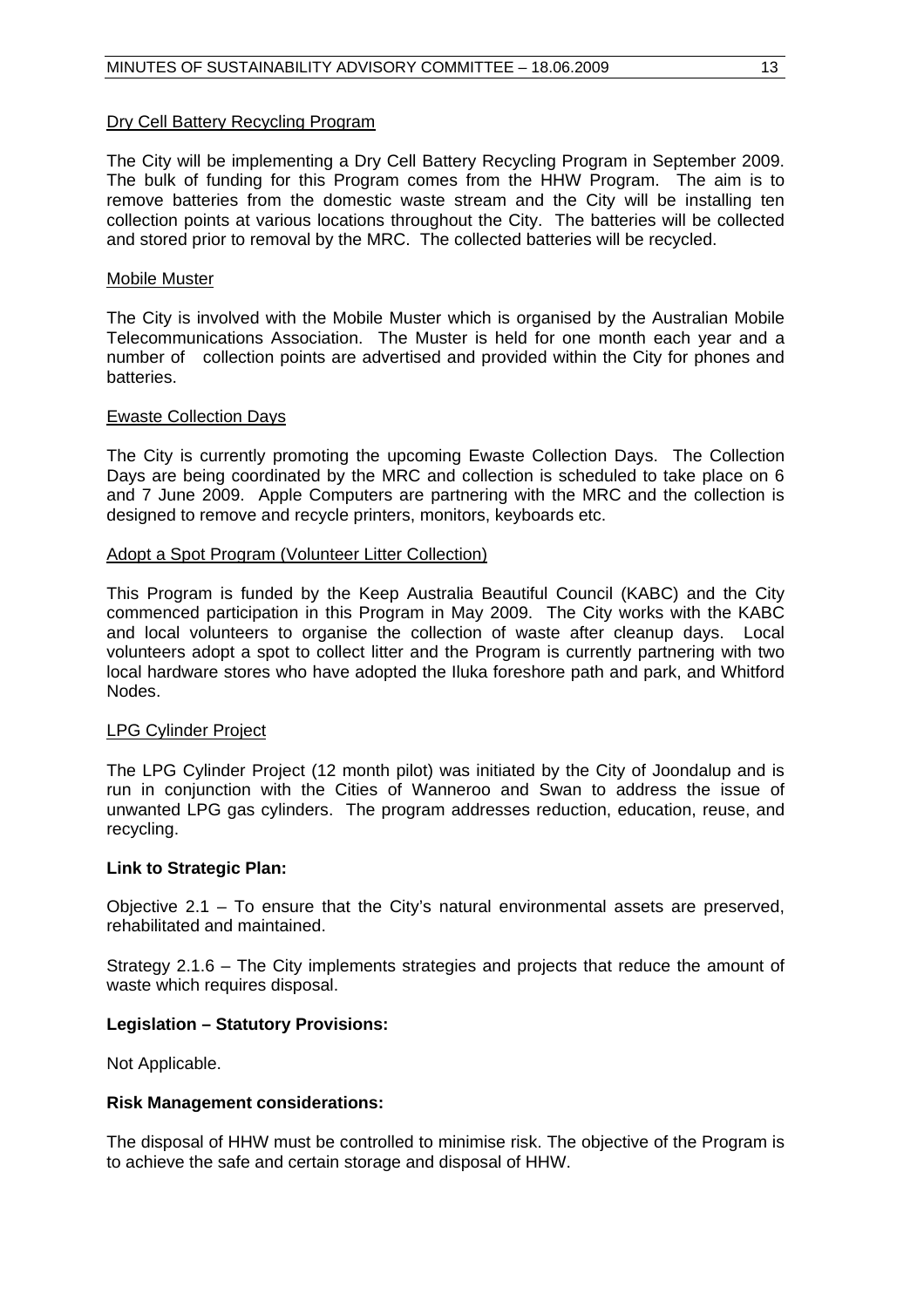Not Applicable.

### **Policy Implications:**

Sustainability Policy 5-4.

#### **Regional Significance:**

Not Applicable.

#### **Sustainability Implications:**

Waste management is an important element of environmentally sustainable practices.

#### **Consultation:**

Not Applicable.

#### **COMMENT**

The City is committed to the implementation of strategies and projects that aim to reduce the creation of waste and sustainably dispose of it and the HHW Program is designed to safely dispose of or recycle household products that are flammable, toxic, explosive or corrosive. The City of Joondalup is actively participating in the Program.

#### **ATTACHMENTS**

Nil.

### **VOTING REQUIREMENTS**

Simple Majority

**MOVED Dr U Goeft, SECONDED Mr P Jacoby that the Sustainability Advisory Committee NOTES the progress report dated 18 June 2009 on Household Hazardous Waste Program.** 

**AMENDMENT MOVED Mr S Magyar SECONDED Mr R Repke that the following points be ADDED to the Motion:** 

- **2 NOTES the considerable effort required by both the City staff and volunteers to conduct programs such as the Household Hazardous Waste Program;**
- **3 ADVISES Council that:** 
	- **(a) The issues of waste management has been the subject of many reviews and reports, among the most recent being: the Federal Department of Environment, Water, Hertitage and the Arts;**
	- **(b) The Sustainability Advisory Committee notes the Council has no Waste Management Policy, whilst the City Waste Management Policy only is developed for administrative and operational imperatives and has an internal focus;**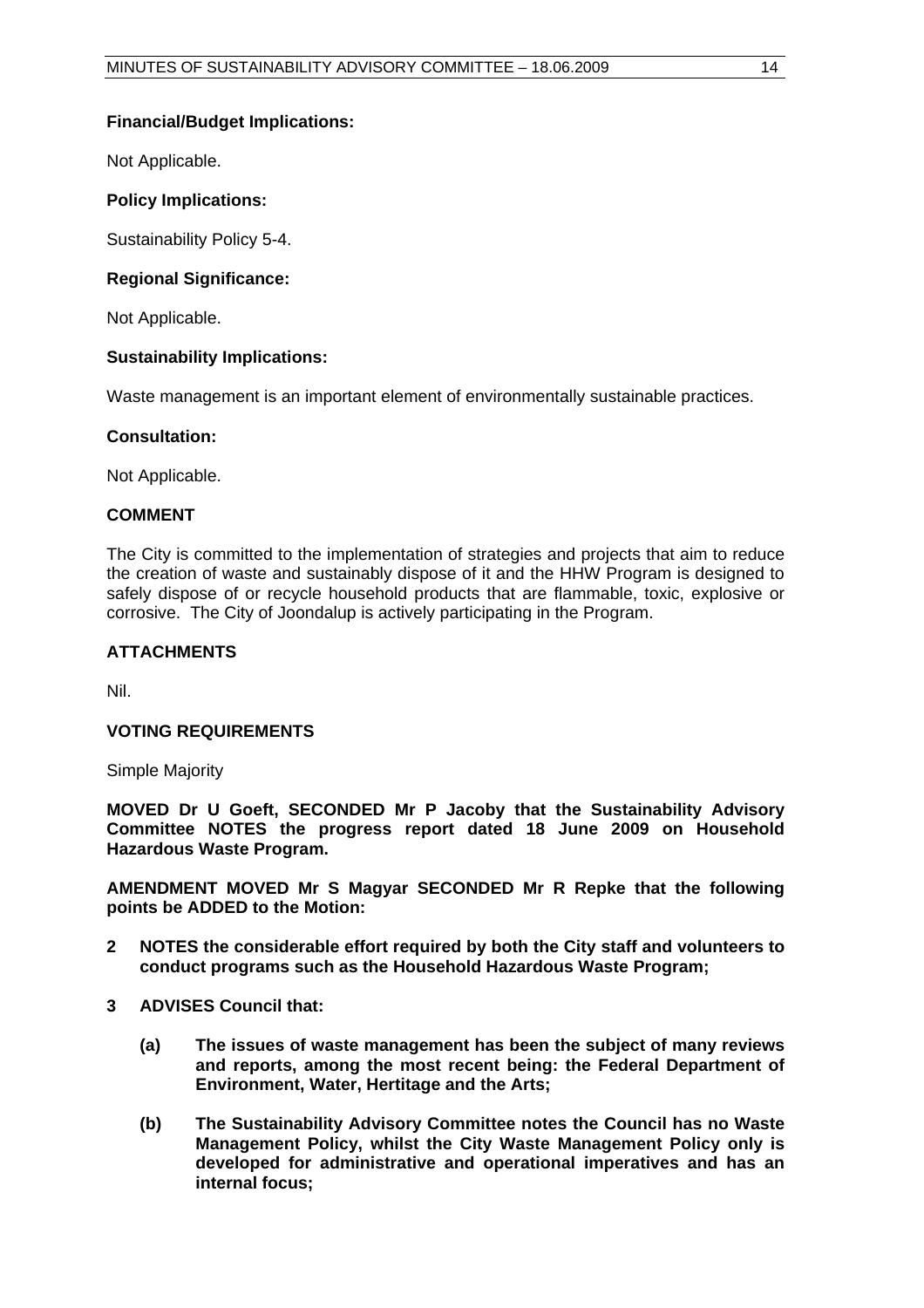- **4 REQUESTS Council to consider the development of a Council Waste Management Policy;**
- **5 Should Council agree to the development of a Council Waste Management Policy, the Sustainability Advisory Committee be permitted to submit a discussion paper to the administration for consideration in its preparation of the Policy.**

#### The Amendment was Put and **CARRIED (6/0)**

**In favour of the Amendment:** Crs Corr, Mr J Chester, Dr U Goeft, Mr P Jacoby, Mr S Magyar and Mr R Repke

#### **AMENDMENT MOVED Cr Corr SECONDED Dr Goeft that:**

- **1 the words "and APPROVES" be ADDED following the word "NOTES" in Point 1;**
- **2 additional Points 6 and 7 be ADDED to the Motion as follows:** 
	- **6 ENCOURAGES the City to continue its involvement in various programs for household hazardous waste;**
	- **7 REQUESTS the City to explore the possibility of streamlining the scheduling and locations of household hazardous waste programs.**

#### The Amendment was Put and **CARRIED (6/0) CARRIED** (6/0)

**In favour of the Amendment:** Crs Corr, Mr J Chester, Dr U Goeft, Mr P Jacoby, Mr S Magyar and Mr R Repke

**The Original Motion as amended, being:** 

#### **That the Sustainability Advisory Committee:**

- **1 NOTES and APPROVES the progress report dated 18 June 2009 on Household Hazardous Waste Program;**
- **2 NOTES the considerable effort required by both the City staff and volunteers to conduct programs such as the Household Hazardous Waste Program;**
- **3 ADVISES Council that:** 
	- **(a) The issues of waste management has been the subject of many reviews and reports, among the most recent being: the Federal Department of Environment, Water, Hertitage and the Arts;**
	- **(b) The Sustainability Advisory Committee notes the Council has no Waste Management Policy, whilst the City Waste Management Policy only is developed for administrative and operational imperatives and has an internal focus;**
- **4 REQUESTS Council to consider the development of a Council Waste Management Policy;**